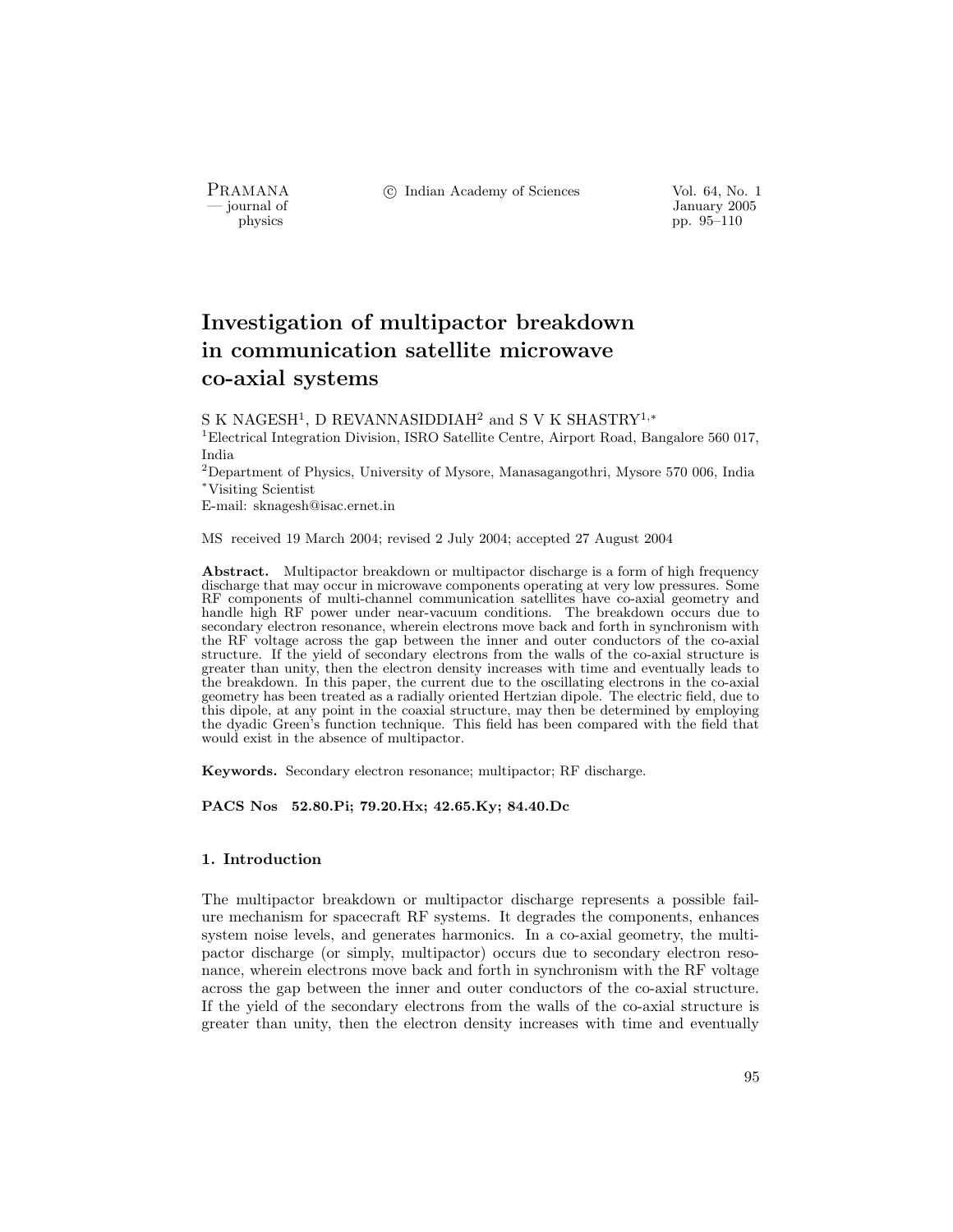leads to the discharge. The occurrence of multipactor depends on pressure (less than  $10^{-3}$  Torr), frequency, width of the RF gap, and secondary electron emission coefficient of the co-axial conductor surface material. The details of the early work on co-axial multipactor have been reported in [1–3]. A numerical approach to the estimation of electron velocities in co-axial multipactor has been described in [4].

The multipactor electrons give rise to a non-sinusoidal current and the field due to this current is of interest. The multipactor current may be modelled as a Hertzian dipole. The electric field due to this dipole, located in the space between the inner and outer conductors of the coaxial geometry, may be determined by employing the dyadic Green's function technique [5].

#### 2. Dyadic green's function

The electromagnetic field due to a current source of density,  $\bar{J}(\bar{r}^{\prime})$ , located at  $\bar{r}^{\prime}$ , in the region bounded by two concentric, perfectly conducting, cylindrical structures (figure 1) may be determined by solving the following wave equations:

$$
\nabla \times \nabla \times \bar{E}(\bar{r}) - k^2 \bar{E}(\bar{r}) = -j\omega\mu_0 \bar{J}(\bar{r}'),\tag{1}
$$

$$
\nabla \times \nabla \times \bar{H}(\bar{r}) - k^2 \bar{H}(\bar{r}) = \nabla \times \bar{J}(\bar{r}'),\tag{2}
$$

where  $\bar{E}(\bar{r})$  is the electric field at  $\bar{r}$ ,  $\bar{H}(\bar{r})$  is the magnetic field at  $\bar{r}$ ,  $\omega$  is the angular frequency,  $\mu_0$  is the free space permeability and

$$
k = 2\pi/\lambda_0 \tag{3}
$$

with  $\lambda_0$  representing the wavelength.

For perfectly conducting walls, the field must satisfy the boundary condition that the tangential components of the electric field on the walls of the outer and inner conductors should be zero.

If  $\bar{\bar{G}}_e(\bar{r},\bar{r}')$  and  $\bar{\bar{G}}_m(\bar{r},\bar{r}')$  denote the electric and magnetic dyadic Green's functions, respectively, then they represent the solutions of the dyadic differential equations

$$
\nabla \times \nabla \times \bar{\bar{G}}_{\text{e}}(\bar{r}, \bar{r}') - k^2 \bar{\bar{G}}_{\text{e}}(\bar{r}, \bar{r}') = \bar{\bar{I}} \delta(\bar{r} - \bar{r}'),\tag{4}
$$

$$
\nabla \times \nabla \times \bar{G}_{\mathbf{m}}(\bar{r}, \bar{r}') - k^2 \bar{G}_{\mathbf{m}}(\bar{r}, \bar{r}') = \nabla \times [\bar{I}\delta(\bar{r} - \bar{r}')] \tag{5}
$$

where  $\bar{I}$  denotes the idem factor and  $\delta$  indicates the delta function. The integral solutions for  $(1)$  and  $(2)$  are given in  $[5,6]$ .

The dyadic Green's function  $\bar{\bar{G}}_e(\bar{r}, \bar{r}')$  satisfying the Dirichlet boundary condition is called the electric dyadic Green's function of the first kind, and is denoted by  $\bar{\bar{G}}_{e1}(\bar{r}, \bar{r}^{\prime}).$  Then

$$
\hat{n} \times \bar{\bar{G}}_{e1}(\bar{r}, \bar{r}') = 0 \quad \text{on } S_1 \text{ and } S_2,\tag{6}
$$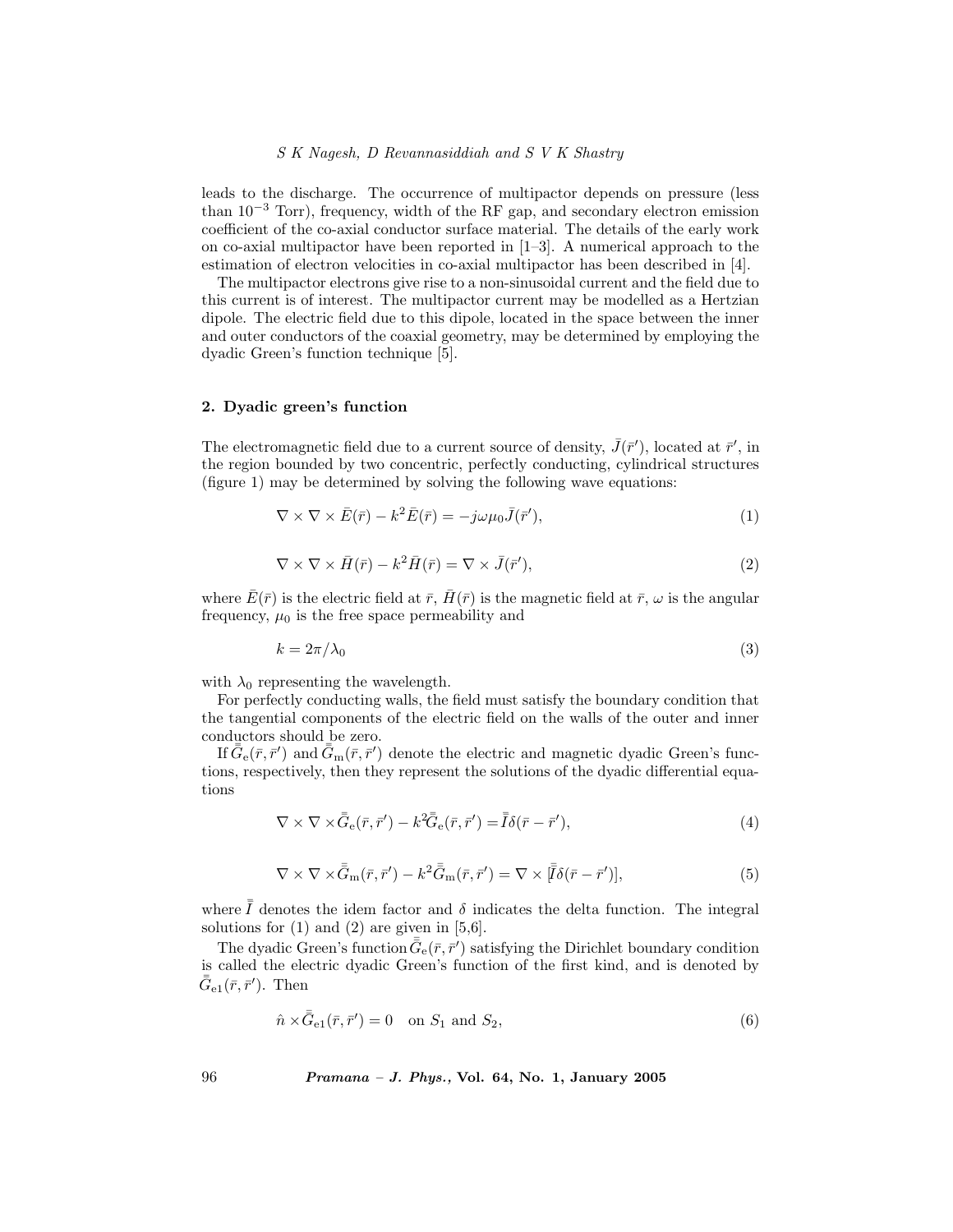

Figure 1. Co-axial line with a radially oriented current source located at  $\bar{r}'$ .

where  $\hat{n}$  indicates the unit normal to the surface. The corresponding magnetic dyadic Green's function, designated as  $\bar{G}_{m2}(\bar{r}, \bar{r}'),$  is called the magnetic dyadic Green's function of the second kind. This function satisfies the Neumann boundary condition

$$
\hat{n} \times \nabla \times \bar{\bar{G}}_{\text{m2}}(\bar{r}, \bar{r}') = 0 \tag{7}
$$

on the surfaces  $S_1$  and  $S_2$ .

In order to find the electric field due to the current density, the eigenfunction expansions of  $\bar{\bar{G}}_{e1}(\bar{r},\bar{r}')$  and  $\bar{\bar{G}}_{m2}(\bar{r},\bar{r}')$  which satisfy the boundary conditions (6) and (7) at  $r = r_1$  (inner conductor radius of the co-axial structure) and  $r = r_2$ (outer conductor radius of the co-axial structure) are to be evaluated. The electric field due to  $\bar{J}(\bar{r}')$  is then given by [5]

$$
\bar{E}(\bar{r}) = -j\omega\mu_0 \iiint_v \bar{\bar{G}}_{\text{e1}}(\bar{r}, \bar{r}') \cdot \bar{J}(\bar{r}') dV'. \tag{8}
$$

Equation (8), when evaluated for the TEM mode, takes its simplest form and gives the dominant mode electric field at the location  $\bar{r}$ . Techniques have been developed for computing the fundamental and harmonic components of this field due to multipactor current density,  $\bar{J}(\bar{r}')$ . With the assumption that the multipactor field is primarily a TEM field, an effort has been made to compare this field with the RF field that would be present in the co-axial line in the absence of multipactor. The dyadic Green's function (DGF) approach outlined above has the advantage that the same DGF is applicable for any arbitrary current distribution (linear, surface or volume),  $\bar{J}(\bar{r}^{\prime})$ .

## 3. Evaluation of  $\bar{\bar{G}}_{\mathrm{e}1}(\bar{r},\bar{r}')$

The method of  $\bar{G}_{\text{m}}$  is employed to derive an expression for  $\bar{G}_{e1}(\bar{r}, \bar{r}')$ . In this method,  $\bar{G}_{\text{m2}}(\bar{r}, \bar{r}')$  is computed using the Ohm–Rayleigh method [7]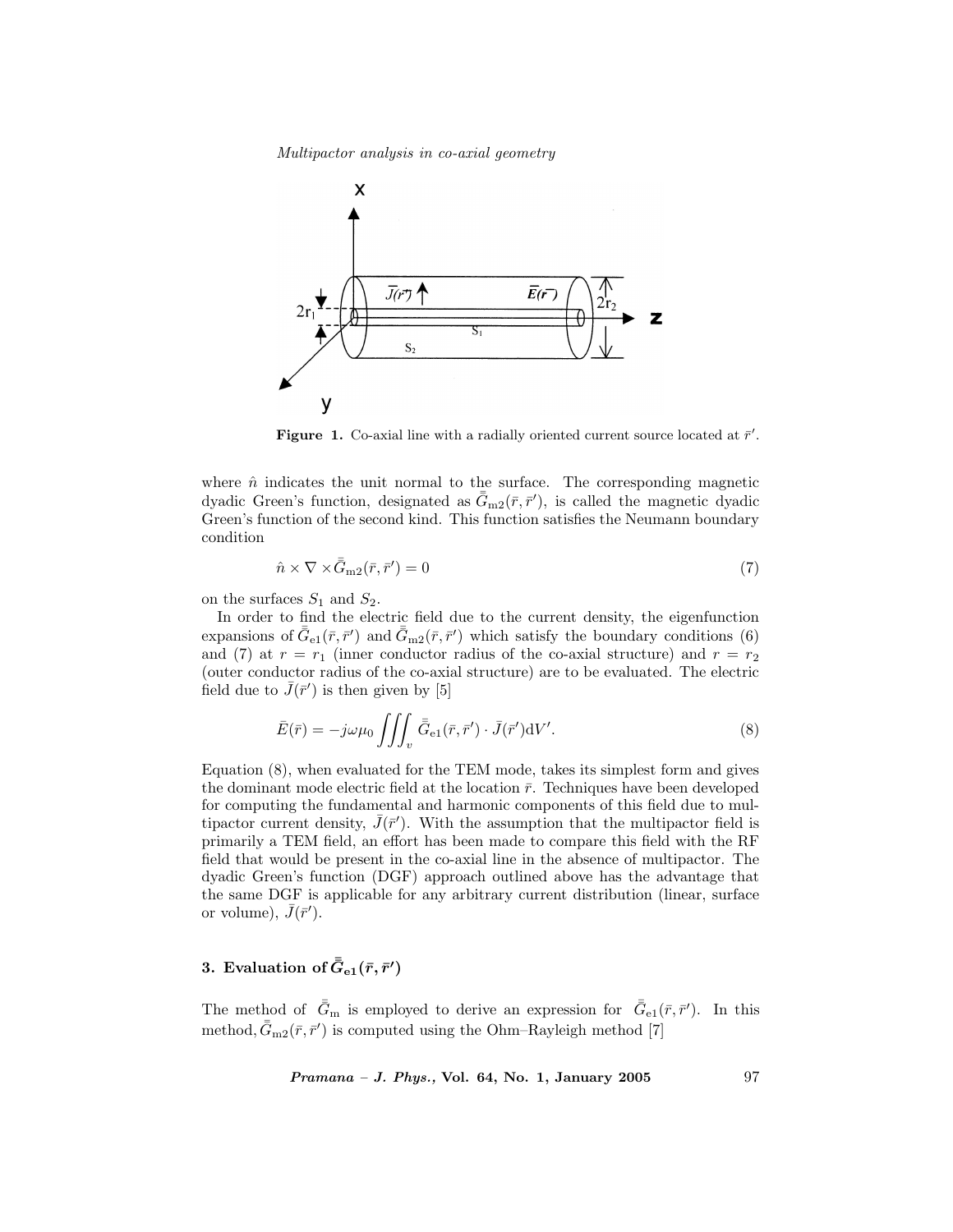$$
\bar{\bar{G}}_{m2}^{\pm} = -j\pi \left[ c_{00} \bar{M}_{e00} (\pm k) \bar{N}_{e00}' (\mp k) \right. \n+ \sum_{n,\lambda} \frac{k}{k_{\lambda}} c_{n\lambda} \bar{M}_{0n\lambda} (\pm k_{\lambda}) \bar{N}_{0n\lambda}' (\mp k_{\lambda}) \n+ \sum_{n,\mu} \frac{k}{k_{\mu}} c_{n\mu} \bar{N}_{0n\mu} (\pm k_{\mu}) \bar{M}_{0n\mu}' (\mp k_{\mu}) \right] \quad \text{for} \quad \frac{z > z'}{z < z'},
$$
\n(9)

where

$$
c_{00} = \frac{1}{4\pi^2 I_0}, \quad c_{n\lambda} = \frac{2 - \delta_0}{4\pi^2 \lambda^2 I_\lambda}, \quad c_{n\mu} = \frac{2 - \delta_0}{4\pi^2 \mu^2 I_\mu},
$$
  

$$
\delta_0 = \begin{cases} 1, & n = 0 \\ 0, & n = 1 \end{cases}, \quad k_\lambda^2 = k^2 - \lambda^2, \quad k_\mu^2 = k^2 - \mu^2
$$

$$
\bar{M}_{e00}(\pm k) = -\frac{e^{\mp jkz}}{r}\hat{\phi},\qquad(10)
$$

$$
N'_{e00}(\mp k) = \pm j \frac{k e^{\pm j k z'}}{|k| r'} \hat{r},\tag{11}
$$

$$
\bar{M}_{\text{on}\lambda}(\pm k_{\lambda}) = \left[ \mp \frac{n S_n(\lambda r)}{r} \sin n\phi \hat{r} - \frac{\partial S_n(\lambda r)}{\partial r} \cos n\phi \hat{\phi} \right] e^{\mp jk_{\lambda}z}, \quad (12)
$$

$$
\bar{N}_{\text{on}\lambda}^{\prime}(\mp k_{\lambda}) = \frac{1}{k} \left[ \pm j k_{\lambda} \frac{\partial S_n(\lambda r)}{\partial r} \Big|_{r=r'} \frac{\cos n\phi^{\prime} \hat{r}}{\sin n\phi^{\prime} \hat{r}} \right]
$$
\n
$$
\mp \frac{j k_{\lambda} n}{r'} S_n(\lambda r') \frac{\sin n\phi^{\prime} \hat{\phi} + \lambda^2 S_n(\lambda r') \frac{\cos n\phi^{\prime} \hat{z}}{\sin n\phi^{\prime} \hat{z}} \right] e^{\pm j k_{\lambda} z'},
$$
\n(13)

$$
\bar{N}_{\delta n\mu}^{\epsilon}(\pm k_{\mu}) = \frac{1}{k} \left[ \mp j k_{\mu} \frac{\partial T_n(\mu r)}{\partial r} \frac{\cos}{\sin} n \phi \hat{r} \pm \frac{j k_{\mu} n}{r} T_n(\mu r) \frac{\sin}{\cos} n \phi \hat{\phi} \right] + \mu^2 T_n(\mu r) \frac{\cos}{\sin} n \phi \hat{z} \bigg] e^{\mp j k_{\mu} z}, \tag{14}
$$

$$
\bar{M}'_{\delta n\mu}(\mp k_{\mu}) = \left[ \mp \frac{nT_n(\mu r')}{r'} \frac{\sin n\phi' \hat{r} - \frac{\partial T_n(\mu r)}{\partial r} \Big|_{r=r'} \frac{\cos n\phi' \hat{\phi}}{\sin n\phi' \hat{\phi}} \right] e^{\pm jk_{\mu}z'},\tag{15}
$$

where

$$
S_n(\lambda r) = Y_n(\lambda r_1) J_n(\lambda r) - J_n(\lambda r_1) Y_n(\lambda r), \qquad (16)
$$

$$
T_n(\mu r) = Y'_n(\mu r_1) J_n(\mu r) - J'_n(\mu r_1) Y_n(\mu r) \tag{17}
$$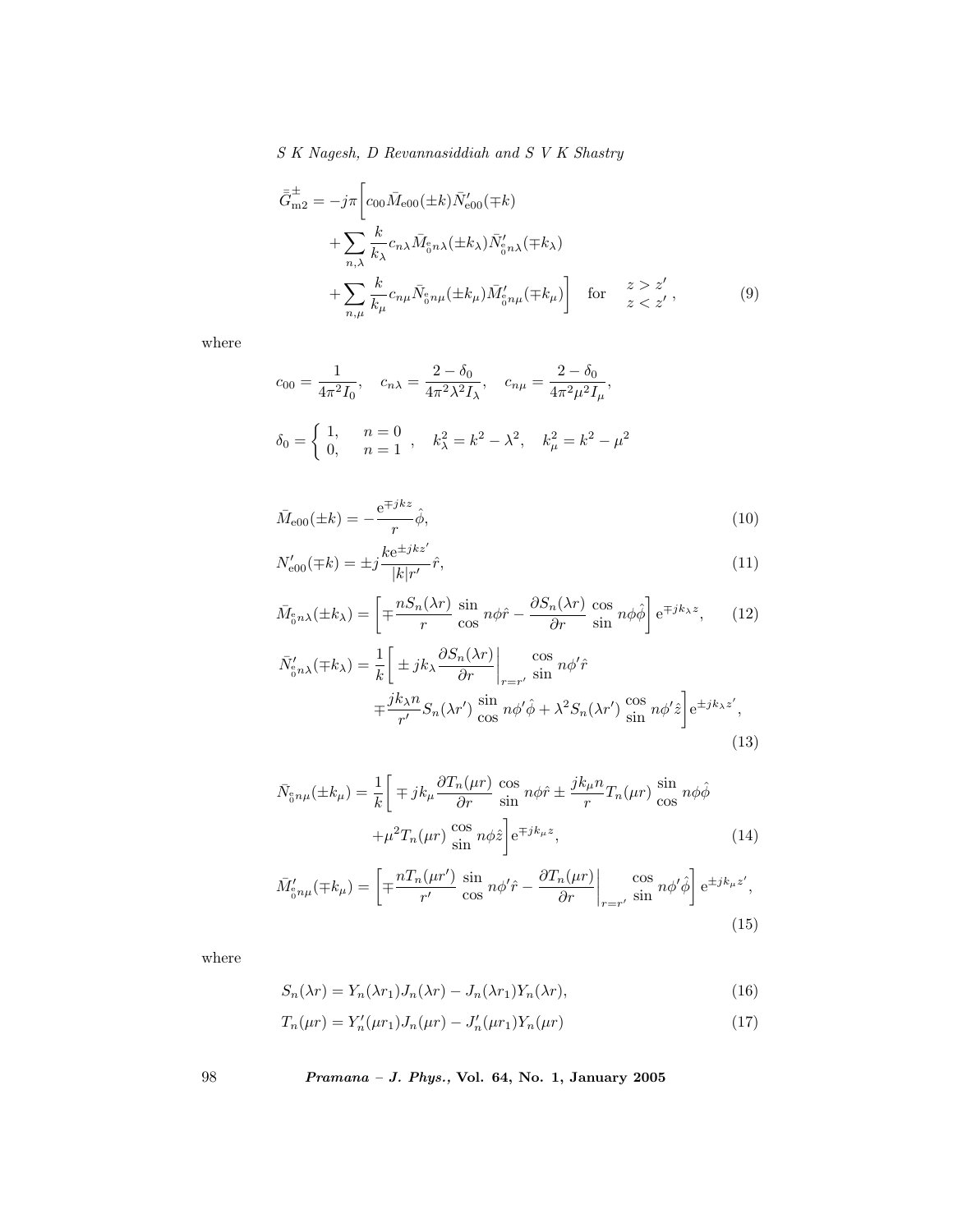with

$$
I_0 = \ln\left(\frac{r_2}{r_1}\right), \quad I_\lambda = \int_{r_1}^{r_2} S_n^2(\lambda r) dr, \quad I_\mu = \int_{r_1}^{r_2} T_n^2(\mu r) dr,
$$

$$
Y_n'(\mu r) = \frac{\partial Y_n(\mu r)}{\partial r}, \quad J_n'(\mu r) = \frac{\partial J_n(\mu r)}{\partial r}.
$$
(18)

 $\nabla \times \bar{\bar{G}}_{m2}(\bar{r}, \bar{r}')$  is evaluated from eq. (9). This gives [5,6].

$$
\nabla \times \bar{G}_{\text{m2}}^{\pm}(\bar{r}, \bar{r}') = -j\pi k^2 \left[ \frac{1}{k} c_{00} \bar{N}_{e00}(\pm k) \bar{N}_{e00}'(\mp k) + \sum_{n,\lambda} \frac{1}{k_{\lambda}} c_{n\lambda} \bar{N}_{0}^{\epsilon} \bar{N}_{0n\lambda}(\pm k_{\lambda}) \bar{N}_{0n\lambda}'(\mp k_{\lambda}) + \sum_{n,\mu} \frac{1}{k_{\mu}} c_{n\mu} \bar{M}_{0n\mu}(\pm k_{\mu}) \bar{M}_{0n\mu}'(\mp k_{\mu}) \right] \quad \text{for} \quad z > z'.
$$
\n(19)

Then according to the method of  $\bar{G}_{\text{m}}$ ,

$$
\bar{\bar{G}}_{e1} = \frac{1}{k^2} [(\nabla \times \bar{\bar{G}}_{m2}^+) U^+ + (\nabla \times \bar{\bar{G}}_{m2}^-) U^- - \hat{z}\hat{z}\delta(\bar{r} - \bar{r}')] ,\tag{20}
$$

where

$$
U^{+} = U(z - z') = \begin{cases} 1, & z > z' \\ 0, & z < z' \end{cases},
$$
  

$$
U^{-} = U(z' - z) = \begin{cases} 1, & z < z' \\ 0, & z > z' \end{cases}.
$$

The argument  $(\bar{r}, \bar{r}')$  has been omitted from eq. (20) onwards. Simplifying (20) gives

$$
\bar{\bar{G}}_{\text{e1}}^{+} = \frac{1}{k^2} \left[ (\nabla \times \bar{\bar{G}}_{\text{m2}}^{+}) - \hat{z}\hat{z}\delta \left(\bar{r} - \bar{r}'\right) \right] \quad \text{for} \quad z > z', \tag{21}
$$

$$
\bar{\bar{G}}_{e1}^{-} = \frac{1}{k^2} \left[ (\nabla \times \bar{\bar{G}}_{m2}) - \hat{z}\hat{z}\delta \left( \bar{r} - \bar{r}' \right) \right] \quad \text{for} \quad z < z'. \tag{22}
$$

In the above equations  $J_n$  and  $Y_n$  denote Bessel and Neumann functions of integral order respectively. The eigenvalues  $\lambda$  and  $\mu$  are solutions of the characteristic equations

$$
S_n(\lambda r_2) = Y_n(\lambda r_1)J_n(\lambda r_2) - J_n(\lambda r_1)Y_n(\lambda r_2) = 0
$$
\n(23)

and

$$
T'_{n}(\mu r_{2}) = Y'_{n}(\mu r_{1})J'_{n}(\mu r_{2}) - J'_{n}(\mu r_{1})Y'_{n}(\mu r_{2}) = 0
$$
\n(24)

with

$$
T_n'(\mu r) = \frac{\partial T_n(\mu r)}{\partial r}.
$$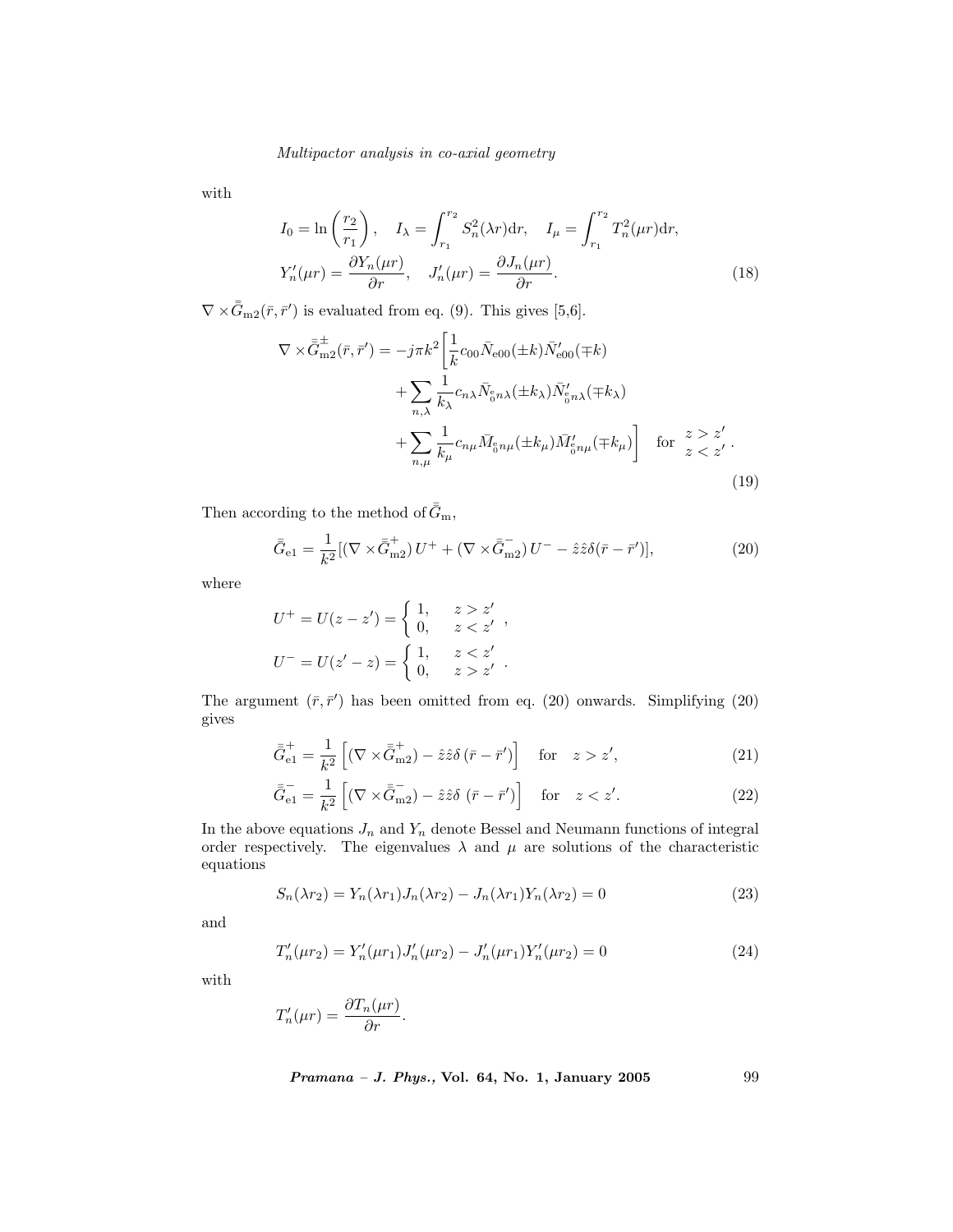

**Figure 2.** (a) Plot of  $S_0(\lambda r_2)$  vs.  $\lambda r_1$ . (b) Plot of  $T'_0(\mu r_2)$  vs.  $\mu r_1$ .

#### 4. Computation of eigenvalues  $\lambda$  and  $\mu$

A code has been developed for computing  $\lambda$  and  $\mu$  by directly evaluating the Bessel functions  $(J_n$  and  $J'_n)$  and Neumann functions  $(Y_n$  and  $Y'_n)$  over a range of argument where equations (23) and (24) are satisfied for a given order n.  $\lambda$  and  $\mu$  are also calculated using the series given by Abramowitz and Stegun [8]. As the series given in [8] has only three terms, the accuracy suffers due to the truncation of series while computing the values of  $\lambda$  and  $\mu$ . The direct computation method is precise and has distinct advantage over the latter method for higher order and lower values of the argument. Figures 2a and 2b show sample plots of  $S_{(n=0)}(\lambda r_2)$  as against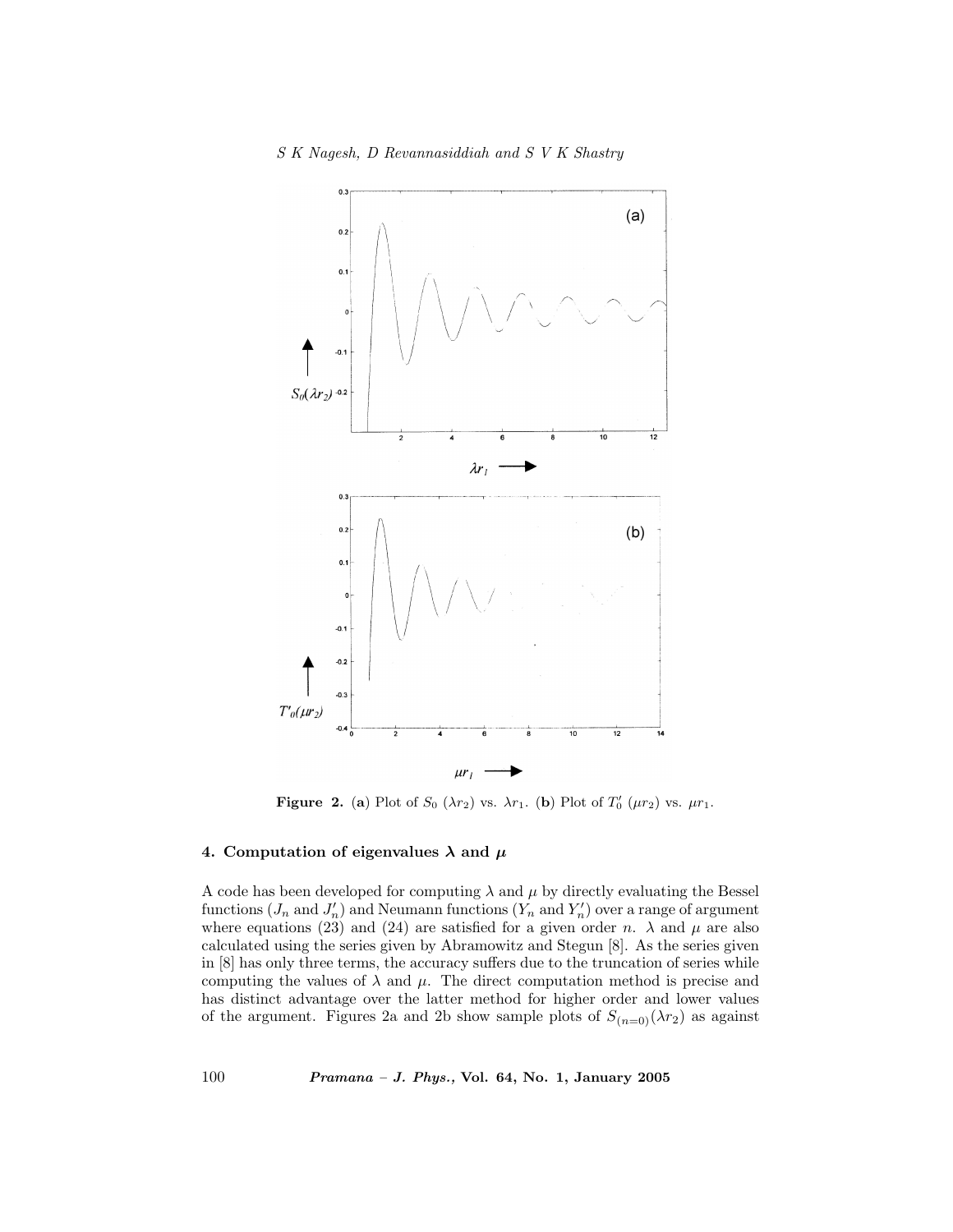$\lambda r_1$  and  $T'_{(n=0)}(\mu r_2)$  against  $\mu r_1$ . The dimensions of the TNC connector, which is normally used in communication payloads of the spacecraft, have been used in the computation. The zeroes of this  $S_n(\lambda r_2)$  and  $T'_n(\mu r_2)$  are then calculated and subsequently a set of  $\lambda, \mu$  are calculated for a given order n. Tables 1 and 2 give the eigenvalues  $\lambda$  and  $\mu$  computed by a direct solution of (23) and (24) and by employing the truncated series given in [8]. Tables 1a and 2a show, for the case when  $n = 0$  in eq. (23), that the eigenvalues computed from the three term series given in [8] agree (to a great extent in table 1a and to a lesser extent in table 2a) with the values obtained using the numerical procedure described above. Tables 1b and 2b show that the three term series given in [8] is not adequate for computing the eigenvalues for the case when  $n \neq 0$  in (23) and (24).

The accuracy of estimating the field of the higher order modes depends on the accuracy with which the eigenvalues  $\lambda$  and  $\mu$  are determined.

|                | Direct method |                               |               | Series given in [8]           |  |
|----------------|---------------|-------------------------------|---------------|-------------------------------|--|
| Zero order     | $\lambda r_1$ | $\lambda$ (cm <sup>-1</sup> ) | $\lambda r_1$ | $\lambda$ (cm <sup>-1</sup> ) |  |
| 1              | 0.8845        | 13.0080                       | 0.8218        | 12.0854                       |  |
| $\overline{2}$ | 1.8006        | 26.4798                       | 1.7920        | 26.3530                       |  |
| 3              | 2.7117        | 39.8786                       | 2.7090        | 39.8392                       |  |
| $\overline{4}$ | 3.6211        | 53.2514                       | 3.6199        | 53.2344                       |  |
| 5              | 4.5296        | 66.6122                       | 4.5290        | 66.6032                       |  |
| 6              | 5.4377        | 79.9663                       | 5.4373        | 79.9611                       |  |
| 7              | 6.3455        | 93.3167                       | 6.3453        | 93.3135                       |  |
| 8              | 7.2532        | 106.6647                      | 7.2530        | 106.6625                      |  |
| 9              | 8.1607        | 120.0109                      | 8.1606        | 120.0093                      |  |
| 10             | 9.0682        | 133.3559                      | 9.0681        | 133.3547                      |  |
| 11             | 9.9756        | 146.7000                      | 9.9755        | 146.6985                      |  |
| 12             | 10.8830       | 160.0441                      | 10.8829       | 160.0426                      |  |

Table 1a. Comparison of first twelve zeros calculated for  $S_n(\lambda r_2)$  with  $r_2 = 0.3035$  cm,  $r_1 = 0.068$  cm and  $n = 0$ .

**Table 1b.** Comparison of first zero calculated for  $S_n(\lambda r_2)$  with  $r_2 = 0.3035$  cm,  $r_1 = 0.068$  cm for  $n = 0, 1, 2, 3$ .

|                | Direct method |                               | Series given in [8] |                               |
|----------------|---------------|-------------------------------|---------------------|-------------------------------|
| Order $n$      | $\lambda r_1$ | $\lambda$ (cm <sup>-1</sup> ) | $\lambda r_1$       | $\lambda$ (cm <sup>-1</sup> ) |
| $\theta$       | 0.8845        | 13.0080                       | 0.8218              | 12.0854                       |
|                | 0.9706        | 14.2737                       | 1.09361             | 16.0825                       |
| $\overline{2}$ | 1.1791        | 17.3410                       | 0.8632              | 12.6954                       |
| 3              | 1.4353        | 21.1087                       | $-2.4813$           | $-36.4902$                    |

 $Pramana - J. Phys., Vol. 64, No. 1, January 2005$  101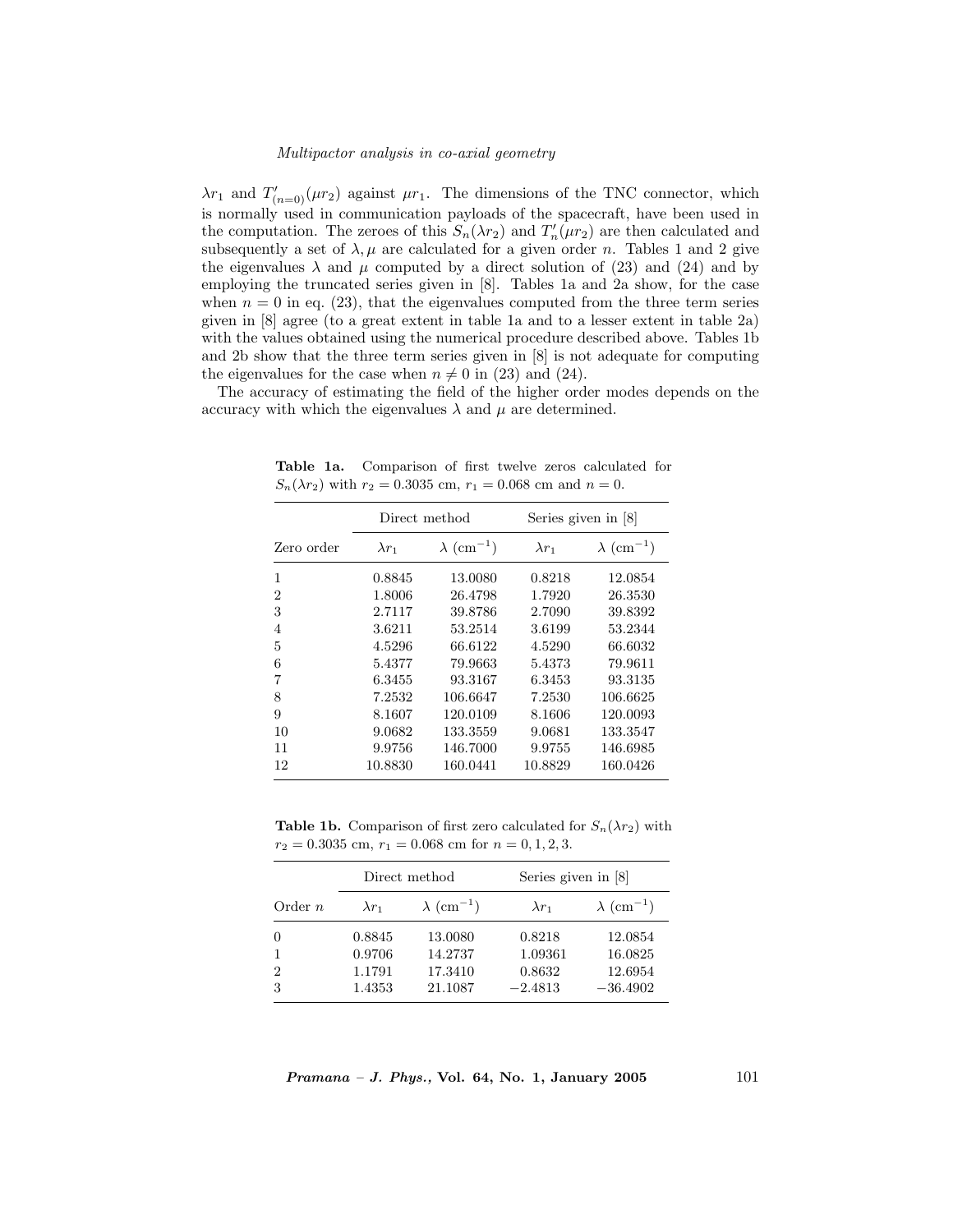|            | Direct method |                           | Series given in $[8]$ |                           |
|------------|---------------|---------------------------|-----------------------|---------------------------|
| Zero order | $\mu r_1$     | $\mu$ (cm <sup>-1</sup> ) | $\mu r_1$             | $\mu$ (cm <sup>-1</sup> ) |
| 1          | 0.9706        | 14.2737                   | 1.4743                | 21.6812                   |
| 2          | 1.8544        | 27.2715                   | 1.4745                | 21.6840                   |
| 3          | 2.7501        | 40.4426                   | 2.3252                | 34.1947                   |
| 4          | 3.6506        | 53.6864                   | 3.2138                | 47.2620                   |
| 5          | 4.5536        | 66.9651                   | 4.1116                | 60.4650                   |
| 6          | 5.4578        | 80.2630                   | 5.0130                | 73.7219                   |
| 7          | 6.3629        | 93.5723                   | 5.9164                | 87.0059                   |
| 8          | 7.2684        | 106.8890                  | 6.8207                | 100.3055                  |
| 9          | 8.1743        | 120.2107                  | 7.7258                | 113.6150                  |
| 10         | 9.0804        | 133.5361                  | 8.6313                | 126.9311                  |
| 11         | 9.9867        | 146.8641                  | 9.5371                | 140.2518                  |
| 12         | 10.8931       | 160.1940                  | 10.4431               | 153.5760                  |

Table 2a. Comparison of first twelve zeros calculated for  $T'_n(\mu r_2)$  with  $r_2 = 0.3035$  cm,  $r_1 = 0.068$  cm and  $n = 0$ .

Table 2b. Comparison of the first zero calculated for  $T'_n(\mu r_2)$ with  $r_2 = 0.3035$  cm,  $r_1 = 0.068$  cm for  $n = 0, 1, 2, 3$ .

|                | Direct method |                           |           | Series given in [8]       |  |
|----------------|---------------|---------------------------|-----------|---------------------------|--|
| Order $n$      | $\mu r_1$     | $\mu$ (cm <sup>-1</sup> ) | $\mu r_1$ | $\mu$ (cm <sup>-1</sup> ) |  |
|                | 0.9706        | 14.2737                   | 1.4743    | 21.6812                   |  |
|                | 0.3756        | 5.5236                    | $-1.2392$ | $-18.2238$                |  |
| $\overline{2}$ | 0.6775        | 9.9646                    | 5.1028    | 75.0421                   |  |
| 3              | 0.9403        | 13.8289                   | 68.1486   | 1002.1864                 |  |

#### 5. Current source modelling

As explained earlier, when multipactor discharge takes place, the electrons move back and forth in the gap between the co-axial conductors. It has been assumed that the current element is oriented along the radial direction as shown in figure 3. The dipole is assumed to be located at  $r' = r'_0$  and  $\phi' = \phi'_0, z'_0 = 0$ . Then

$$
\bar{J}(\bar{r}')dV' = \frac{I(p\omega)}{r'_0 d\phi' dz'} \delta(r'-r'_0)\delta(\phi'-\phi'_0)\delta(z'-0)\hat{r} \times r'_0 d\phi' dz' dr'_0
$$
  
=  $I(p\omega)dr'_0 \delta(r'-r'_0)\delta(\phi'-\phi'_0)\delta(z'-0)\hat{r},$  (25)

where p is the harmonic number and  $I(p\omega)$  is the amplitude of the pth harmonic component of the multipactor current. Hence

$$
\bar{\bar{G}}_{\text{el}} \cdot \bar{J}(\bar{r}')\text{d}V' = \bar{\bar{G}}_{\text{el}} \cdot I(p\omega)\,\text{d}r_0'\delta(r'-r_0')\delta(\phi'-\phi_0')\delta(z'-0)\hat{r}.\tag{26}
$$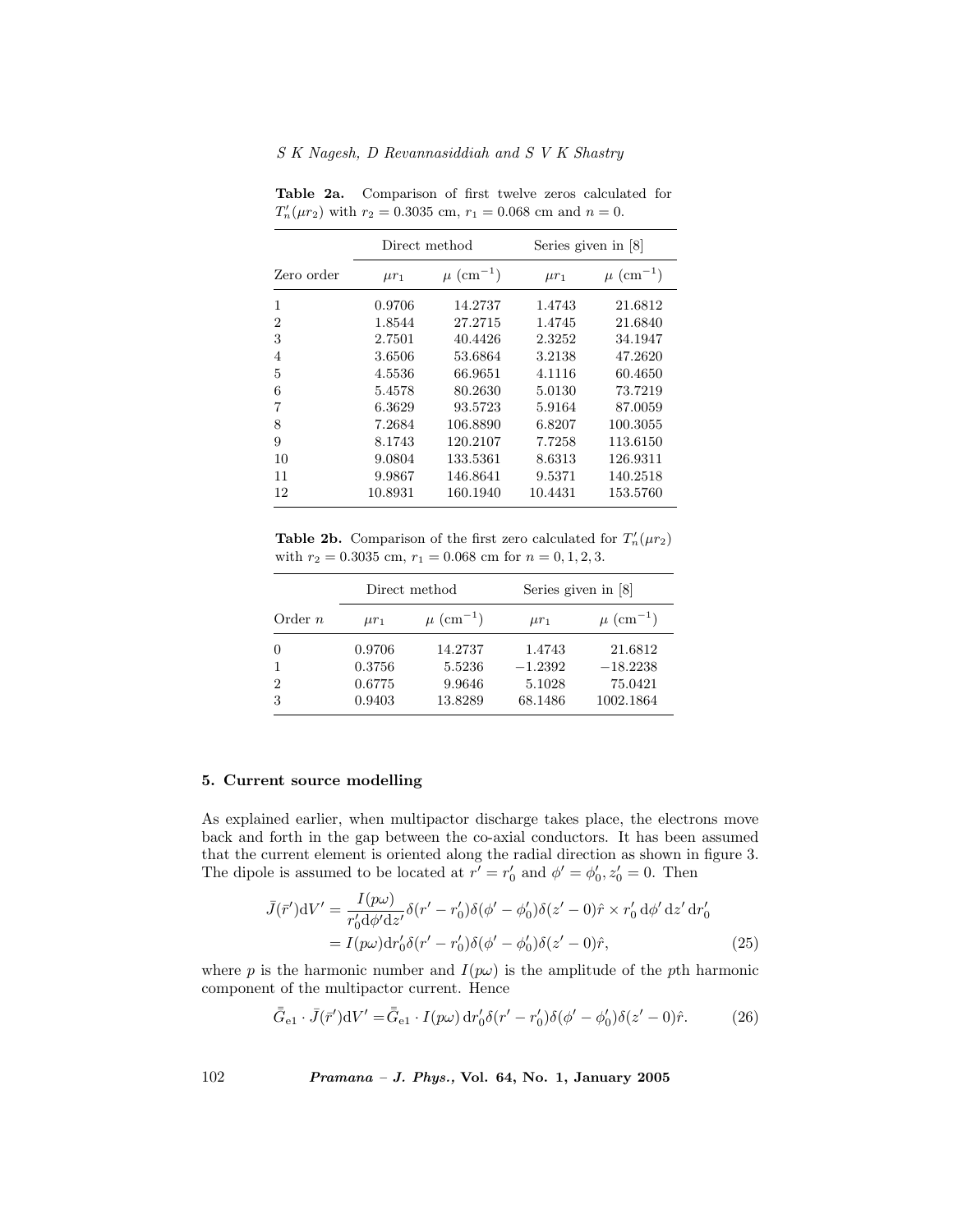

Figure 3. Multipactor current source in a co-axial geometry.

### 6. Evaluation of  $\nabla \times \bar{\bar{G}}_{m2}$

For  $z > z'$ , from eq. (19),  $\nabla \times \overline{\bar{G}}_{m2}^{+}$  is given by

$$
(\nabla \times \bar{G}_{m2}^{+}) = -j\pi k^2 \left[ \frac{1}{k} c_{00} \bar{N}_{e00}(k) \bar{N}_{e00}'(-k) \right]
$$

$$
-j\pi k^2 \left[ \sum_{n,\lambda} \frac{1}{k_{\lambda}} c_{n\lambda} \bar{N}_{en\lambda}(k_{\lambda}) \bar{N}_{en\lambda}'(+k_{\lambda}) \right]
$$

$$
-j\pi k^2 \left[ \sum_{n,\mu} \frac{1}{k_{\mu}} c_{n\mu} \bar{M}_{en\mu}(k_{\mu}) \bar{M}_{en\mu}'(-k_{\mu}) \right].
$$
(27)

Taking the dot product with  $\hat{r}$ ,

$$
(\nabla \times \bar{G}_{m2}^+) \cdot \hat{r} = \left\{ -j\pi k^2 \left[ \frac{1}{k} c_{00} \bar{N}_{e00}(k) \bar{N}_{e00}'(-k) \right] -j\pi k^2 \left[ \sum_{n,\lambda} \frac{1}{k_{\lambda}} c_{n\lambda} \bar{N}_{en\lambda}(k_{\lambda}) \bar{N}_{en\lambda}'(-k_{\lambda}) \right] -j\pi k^2 \left[ \sum_{n,\mu} \frac{1}{k_{\mu}} c_{n\mu} \bar{M}_{en\mu}(k_{\mu}) \bar{M}_{en\mu}'(-k_{\mu}) \right] \right\} \cdot \hat{r}.
$$
 (28)

The first term in eq. (28) reduces to

$$
-\frac{j}{4\pi I_0}k^2\left[\frac{\mathrm{e}^{-jk(z-z')}}{rr'}\right].
$$

The second term of eq. (28) reduces to

$$
\left[\sum_{n,\lambda} \left(\frac{2-\delta_0}{4\pi\lambda^2 I_{\lambda}}\right) e^{-jk_{\lambda}(z-z')} \times \left(-jk_{\lambda} \frac{\partial S_n(\lambda r)}{\partial r} \cos n\phi \hat{r} + jk_{\lambda} n \frac{S_n(\lambda r)}{r} \sin n\phi \hat{\phi} \right. \right. \\ \left. + \lambda^2 S_n(\lambda r) \cos n\phi \hat{z}\right) \cdot \frac{\partial S_n(\lambda r)}{\partial r}\bigg|_{r=r'} \cos n\phi'\right].
$$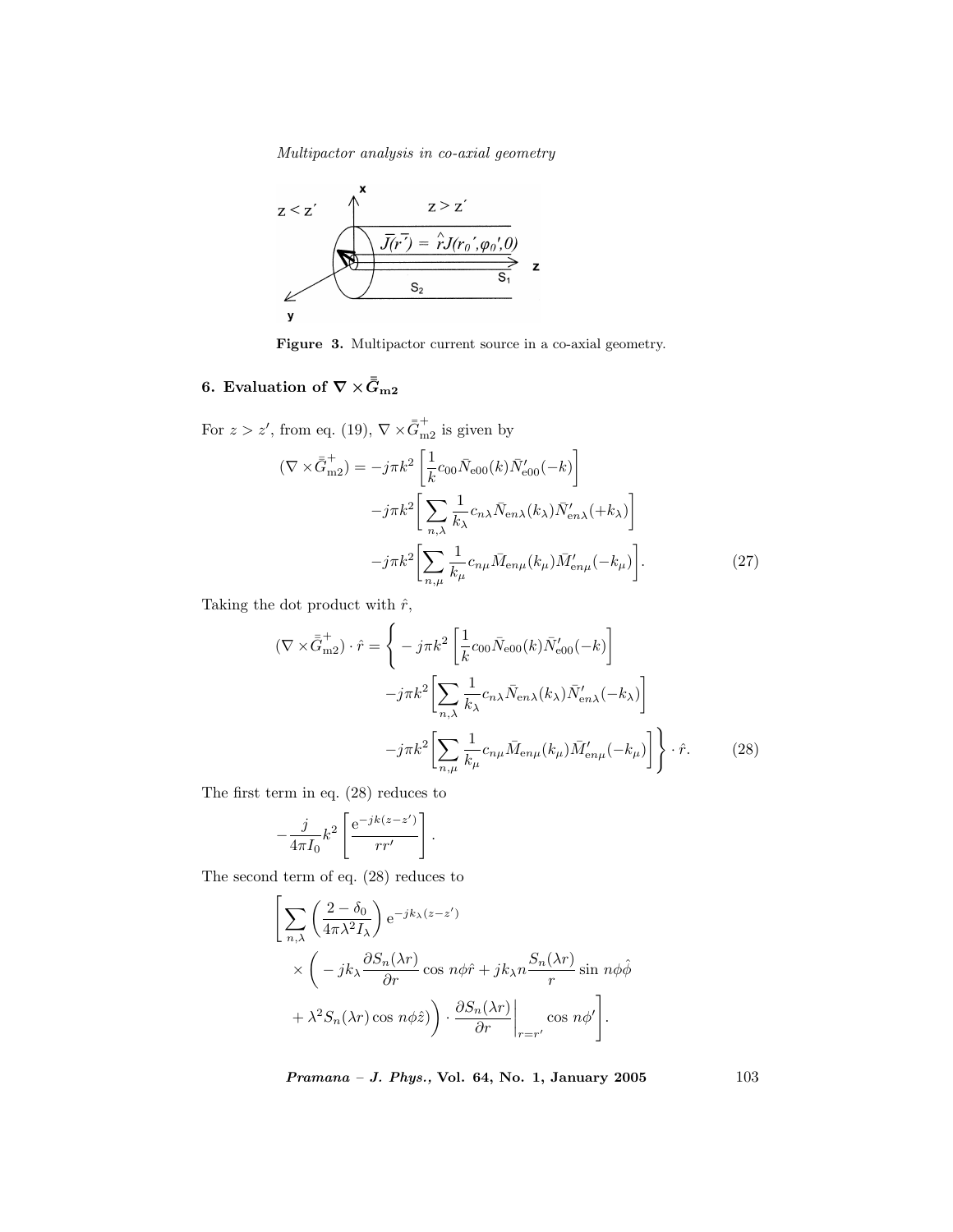Finally, the third term of eq. (28) reduces to

$$
-jk^{2} \sum_{n,\mu} \frac{1}{k_{\mu}} \left( \frac{2 - \delta_{0}}{4\pi\mu^{2} I_{\mu}} \right) e^{-jk_{\mu}(z-z')}
$$

$$
\times \left( \frac{nT_{n}(\mu r)}{r} \sin n\phi \hat{r} + \frac{\partial T_{n}(\mu r)}{\partial r} \cos n\phi \hat{\phi} \right)
$$

$$
\times \left( \frac{nT_{n}(\mu r')}{r'} \sin n\phi' \right).
$$

Evaluating the above three terms at the source coordinates,  $(r'_0, \phi'_0, 0)$  leads to

$$
\left(\nabla \times \bar{G}_{m2}^{+}\right) \cdot \hat{r} \Big|_{(r'_0, \phi'_0, 0)} = -jk^2 \frac{e^{-jkz}}{4\pi I_0 r r'_0} \hat{r} + \left[\sum_{n,\lambda} \left(\frac{2-\delta_0}{4\pi \lambda^2 I_\lambda}\right) e^{-jk\lambda z} \right]
$$
\n
$$
\times \left(-jk_\lambda \frac{\partial S_n(\lambda r)}{\partial r} \cos n\phi \hat{r} + j\frac{k_\lambda n}{r} S_n(\lambda r) \sin n\phi \hat{\phi} + \lambda^2 S_n(\lambda r) \cos n\phi \hat{z}\right)
$$
\n
$$
\times \left(\frac{\partial S_n(\lambda r)}{\partial r}\Big|_{r=r'=r'_0} \cos n\phi'_0\right)\Big|_{TM} - \left[jk^2 \sum_{n,\mu} \left(\frac{2-\delta_0}{4\pi \mu^2 I_\mu}\right) \left(\frac{e^{-jk_\mu z}}{k_\mu}\right) \right]
$$
\n
$$
\times \left(\frac{nT_n(\mu r)}{r} \sin n\phi \hat{r} + \frac{\partial T_n(\mu r)}{\partial r} \cos n\phi \hat{\phi}\right) \left(\frac{nT_n(\mu r'_0)}{r'_0} \sin n\phi'_0\right)\Big|_{TE}.
$$
\n(29)

The first term in eq. (29) corresponds to the TEM mode and the term in the square bracket corresponds to the higher order modes, TM and TE. Ignoring the higher order modes, the above equation reduces to

$$
\left(\nabla \times \bar{\bar{G}}_{\text{m2}}^{+}\right) \cdot \hat{r}\bigg|_{(r'_0, \phi'_0, 0)} = -jk^2 \frac{e^{-jkz}}{4\pi I_0 r r'_0} \hat{r}.\tag{30}
$$

Similarly, for  $z < z'$ , from eq. (19),  $\nabla \times \overline{\overline{G}}_{m2}^-$  is given by

$$
\begin{split} \left(\nabla\times\bar{\bar{G}}_{\textrm{m2}}^{-}\right) \,& = -j\pi k^2\left[\frac{1}{k}c_{00}\bar{N}_{\textrm{e}00}(-k)\bar{N}_{\textrm{e}00}'(+k)\right] \\ &\quad -j\pi k^2\bigg[\sum_{n,\lambda}\frac{1}{k_{\lambda}}c_{n\lambda}\bar{N}_{on\lambda}(-k_{\lambda})\bar{N}_{on\lambda}'(+k_{\lambda})\bigg] \\ &\quad -j\pi k^2\bigg[\sum_{n,\mu}\frac{1}{k_{\mu}}c_{n\mu}\bar{M}_{on\mu}(-k_{\mu})\bar{M}_{on\mu}'(+k_{\mu})\bigg]. \end{split}
$$

Taking the dot product with  $\hat{r}$ , and evaluating the functions at the source coordinates

$$
\left(\nabla\times\bar{\bar{G}}_{\textrm{m2}}^-\right)\cdot\hat{r}\bigg|_{(r'_0,\phi'_0,0)}=\underbrace{-jk^2\frac{\textrm{e}^{-jkz}}{4\pi I_0rr'_0}\hat{r}}_{\textrm{TEM}}-\Bigg[\sum_{n,\lambda}\left(\frac{2-\delta_0}{4\pi\lambda^2 I_{\lambda}}\right)\textrm{e}^{jk_{\lambda}z}\nonumber
$$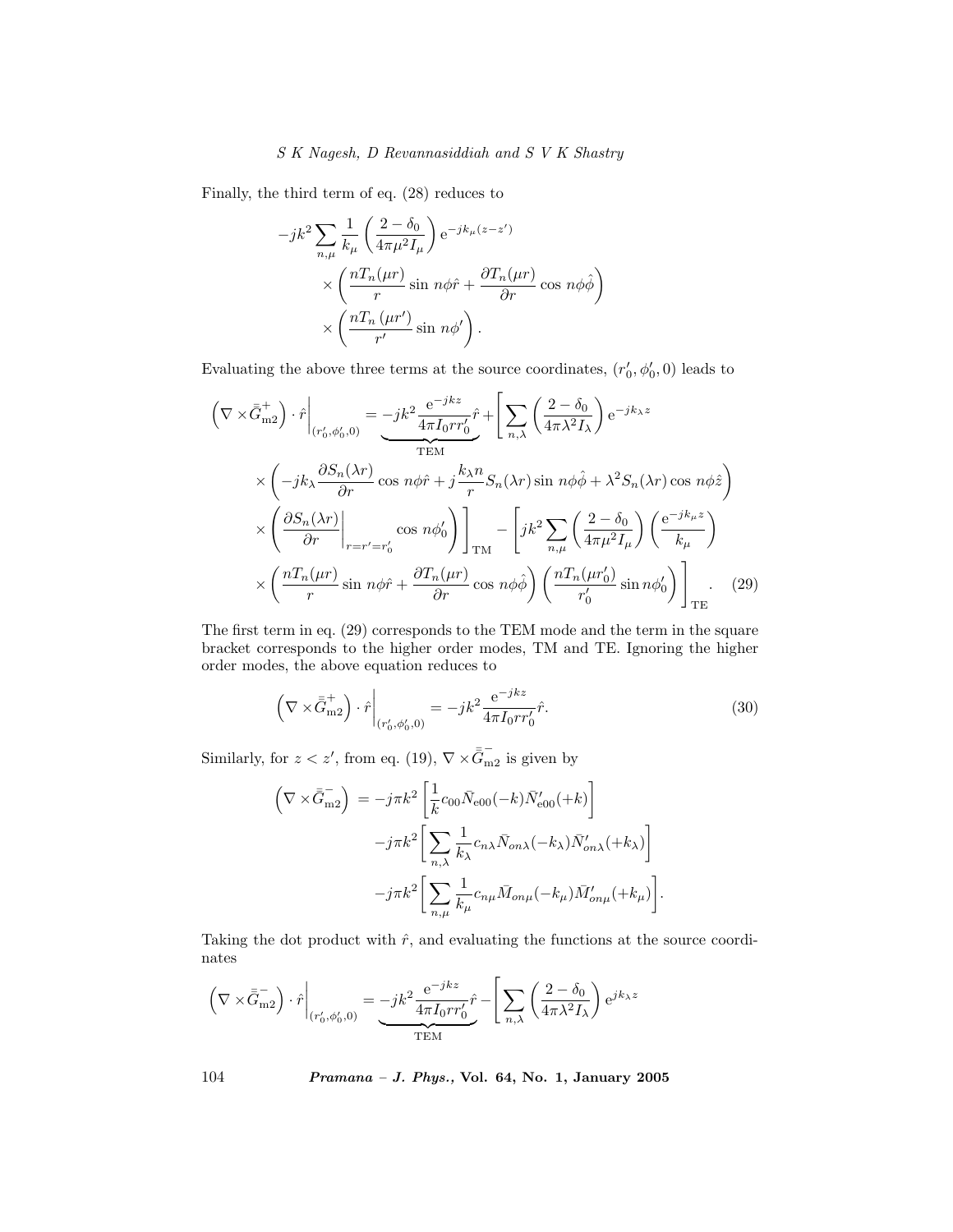$$
\times \left( jk_{\lambda} \frac{\partial S_n(\lambda r)}{\partial r} \sin n\phi \hat{r} + \frac{jk_{\lambda}n}{r} S_n(\lambda r) \cos n\phi \hat{\phi} + \lambda^2 S_n(\lambda r) \sin n\phi \hat{z} \right) \times \left( \frac{\partial S_n(\lambda r)}{\partial r} \Big|_{r=r'=r'_0} \sin n\phi_0' \right) \bigg]_{TM} - \left[ jk^2 \sum_{n,\mu} \frac{2 - \delta_0}{4\pi\mu^2 I_\mu} \frac{e^{-jk_{\mu}z}}{k_{\mu}} \right] \times \left( \frac{nT_n(\mu r)}{r} \cos n\phi \hat{r} - \frac{\partial T_n(\mu r)}{\partial r} \sin n\phi \hat{\phi} \right) \left( \frac{nT_n(\mu r'_0)}{r'_0} \cos n\phi_0' \right) \bigg]_{TE}.
$$
 (31)

Ignoring higher order modes in eq. (31), the TEM mode is given by

$$
\left(\nabla \times \bar{\bar{G}}_{\text{m2}}^{-}\right) \cdot \hat{r}\bigg|_{\left(r_0',\phi_0',0\right)} = -jk^2 \frac{\text{e}^{jkz}}{4\pi I_0 r r_0'} \hat{r}.\tag{32}
$$

From eqs (21) and (30) it may be shown that

$$
\bar{G}_{e1}^{+} \cdot \hat{r} \Big|_{(r'_0, \phi'_0, 0)} = \frac{1}{k^2} (\nabla \times \bar{G}_{m2}^{+}) \cdot \hat{r} \Big|_{(r'_0, \phi'_0, 0)}
$$

$$
= -j \frac{e^{-jkz}}{4\pi I_0 r r'_0} \hat{r}, \quad z > z'. \tag{33}
$$

Substituting eqs (26) and (33) in (8), the electric field (TEM mode) for  $z > z'$ , is given by

$$
\bar{E}^{+}(\bar{r}) = -jp\omega\mu_{0}I(p\omega)\int_{r_{1}}^{r_{2}}\frac{-je^{-jkz}}{4\pi kI_{0}rr'_{0}}\hat{r}dr'_{0}
$$
\n
$$
=\frac{-p\omega\mu_{0}I(p\omega)e^{-jkz}}{4\pi kr}\hat{r}, \quad z > z'. \tag{34}
$$

Similarly, from eqs (22) and (32) it may be shown that

$$
\bar{G}_{e1}^{-} \cdot \hat{r} \Big|_{(r'_0, \phi'_0, 0)} = \frac{1}{k^2} (\nabla \times \bar{G}_{m2}) \cdot \hat{r} \Big|_{(r'_0, \phi'_0, 0)}, \quad z < z'
$$
\n
$$
= -j \frac{e^{jkz}}{4\pi I_0 r r'_0} \hat{r}.\tag{35}
$$

Therefore the electric field (TEM mode) for  $z < z'$  is given by

$$
\bar{E}^{-}(\bar{r}) = -jp\omega\mu_0 I(p\omega) \int_{r_1}^{r_2} \frac{-je^{jkz}}{4\pi I_0 k r r'_0} \hat{r} dr'_0
$$

$$
= \frac{-p\omega\mu_0 I(p\omega)e^{jkz}}{4\pi kr} \hat{r}, \quad z < z'. \tag{36}
$$

Thus, from eqs (34) and (36), it may be observed that the magnitudes of the electric field remain the same along the z-direction. For the current source located at  $z'=0$ , the two equations represent waves propagating away from the source.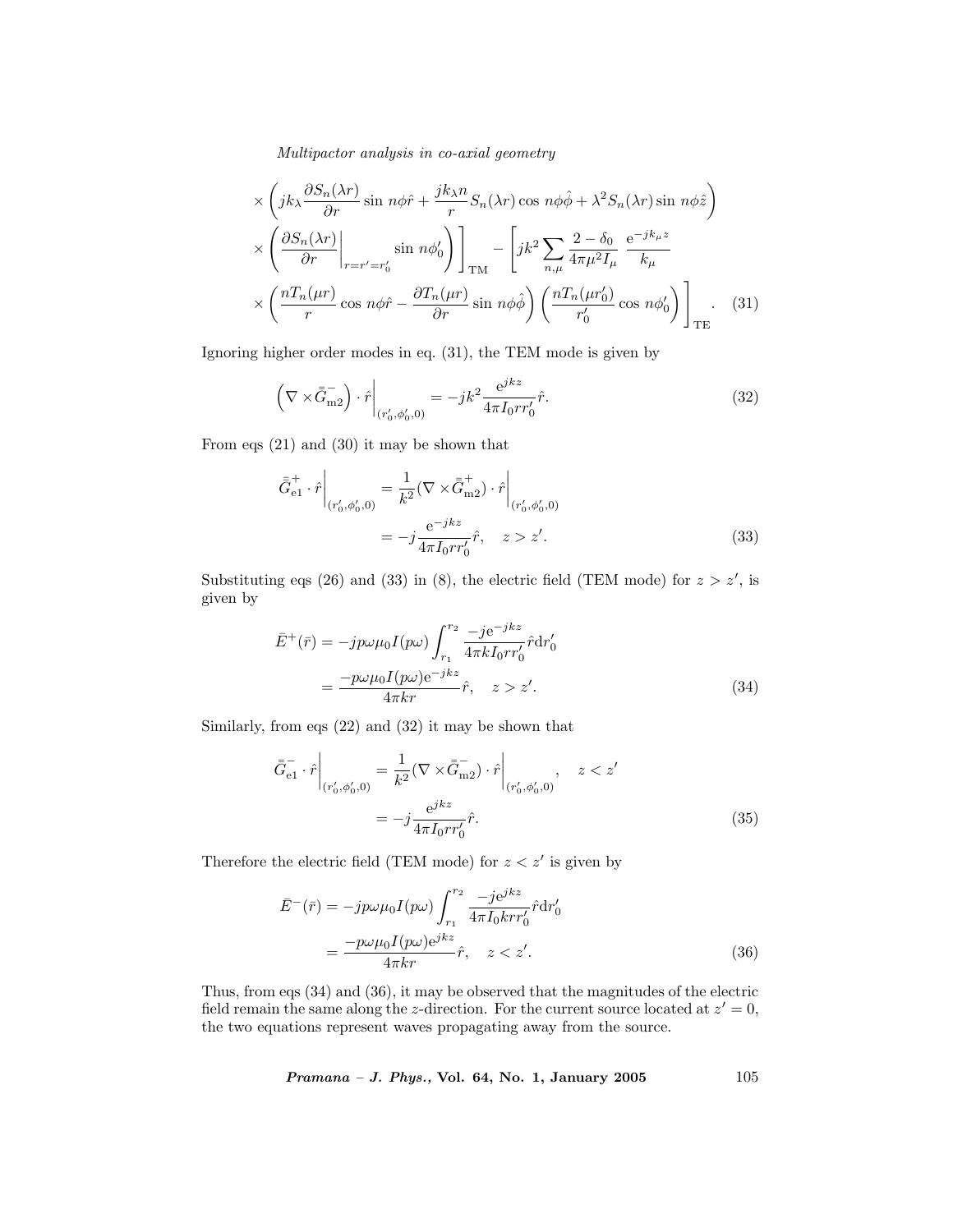In the absence of multipactor, the E-field of the TEM mode in the co-axial line is given by

$$
\begin{split} \bar{E}_{\rm RF}(\bar{r}) &= -\hat{r} \frac{V_0}{r \ln(r_2/r_1)} e^{j(\omega t - kz)} \\ &= -\hat{r} \frac{(2PZ_0)^{1/2}}{rI_0} e^{j(\omega t - kz)}, \quad \text{for} \quad z > z', \end{split} \tag{37}
$$

where  $V_0$  is the amplitude of RF voltage, P is the RF power in the co-axial line and  $Z_0$  is the characteristic impedance of the co-axial line.

The magnitude of the ratio of fields given by eqs (34), (36) and (37) is

$$
\left| \frac{\bar{E}^{\pm}(\bar{r})}{\bar{E}_{\rm RF}(\bar{r})} \right| = \frac{p \omega \mu_0 I_0 I(p \omega)}{4\pi k \sqrt{(2PZ_0)}},\tag{38}
$$

wherein  $\bar{E}^{\pm}(\bar{r})$  represents  $\bar{E}^{+}(\bar{r})$  for  $z > z'$  and  $\bar{E}^{-}(\bar{r})$  for  $z < z'$ .

#### 7. Higher order modes

In eqs (29) and (31), the higher order modes, TM and TE, are represented by the terms given in the square brackets. The cut-off frequencies of these modes can be calculated using the  $\lambda$  and  $\mu$  values given in tables 1b and 2b, by setting the following conditions:  $k_{\lambda}^2 = k_c^2 - \lambda^2 = 0$  and  $k_{\mu}^2 = k_c^2 - \mu^2 = 0$ , where  $k_c^2 = 2\pi/\lambda_c$ , and  $\lambda_c$  is the cut-off wavelength.

The values are compared with the approximate solutions of the cut-off frequency,  $f_c = c/\lambda_c$ , given in [9]. Adopting the usual conventions for mode representation, the cut-off frequency, for the different modes are approximately given by

$$
TM_{nm} \text{ modes}: f_c \cong \frac{mc}{2(r_2 - r_1)},\tag{39}
$$

TE<sub>n1</sub> modes: 
$$
f_c \cong \frac{nc}{2(r_2 + r_1)}
$$
, (40)

TE<sub>nm</sub> modes 
$$
(m \ge 2): f_c \cong \frac{(m-1)c}{2(r_2+r_1)},
$$
 (41)

where the velocity of light is denoted by c. The results are compared in table 3. As a special case, the first higher order mode  $TE_{11}$  cut-off frequency is also computed by transverse resonance technique [10]. As per this technique the cut-off wavelength,  $\lambda_c$  is given by

$$
\lambda_{\rm c} = 2\pi r_{\rm m} \left[ 1 - \frac{1}{6} \left( \frac{d}{2r_{\rm m}} \right)^2 - \frac{7}{120} \left( \frac{d}{2r_{\rm m}} \right)^4 - \dotsb \right],\tag{42}
$$

where  $d = r_2 - r_1$ ,  $r_m = (r_2 + r_1)/2$ .

Substituting the values in eq.  $(42)$  the cut-off frequency for  $TE_{11}$  mode is 27.8308 GHz. Referring to table 2b for TE<sub>11</sub> mode,  $\mu = 5.523621$  cm<sup>-1</sup> and the cut-off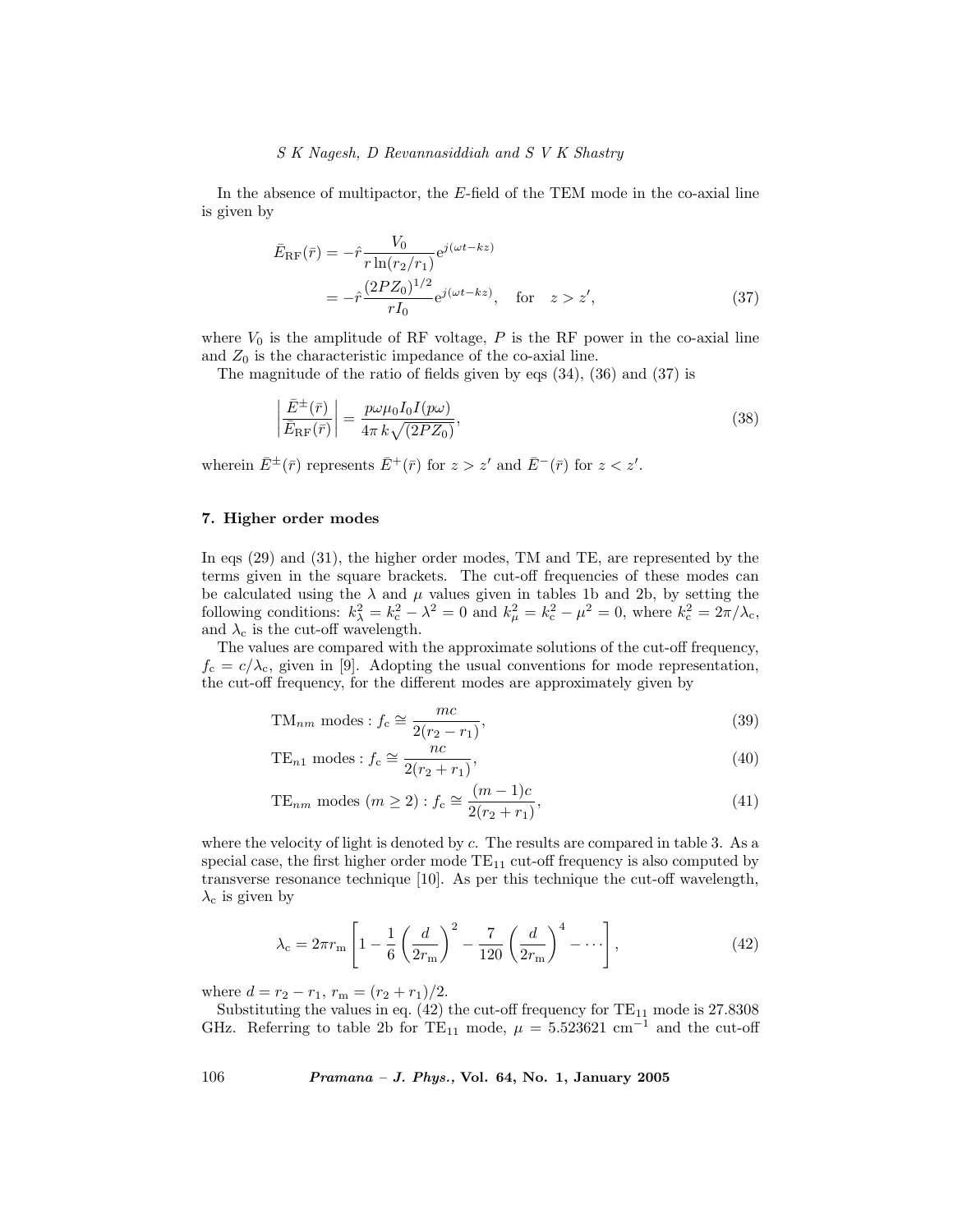|           |                               | $\mu$ (cm <sup>-1</sup> ) | $Cut-off$ frequency (in $GHz$ )     |                          |
|-----------|-------------------------------|---------------------------|-------------------------------------|--------------------------|
| Modes     | $\lambda$ (cm <sup>-1</sup> ) |                           | Using eigenvalues<br>$\lambda, \mu$ | Using<br>eqs $(39)-(41)$ |
| $TE_{11}$ |                               | 5.52361                   | 26.373295                           | 25.704701                |
| $TE_{21}$ |                               | 9.96464                   | 47.577651                           | 51.409402                |
| $TM_{01}$ | 13.00805                      |                           | 62.108863                           | 63.694267                |
| $TE_{31}$ |                               | 13.82897                  | 66.028468                           | 77.114104                |
| $TM_{11}$ | 14.27379                      |                           | 68.152327                           | 63.694267                |
| $TM_{02}$ | 26.47985                      |                           | 126.4319706                         | 127.388535               |

Table 3. Comparison of higher order modes in co-axial geometry using the eigenvalues and eqs (39)–(41) [9] ( $r_2 = 0.3035$  cm,  $r_1 = 0.068$  cm).

frequency will be 26.3733 GHz which very closely matches the value of 25.7047 GHz calculated using eq.  $(40)$ . As the cut-off frequency for the TE<sub>11</sub> mode is determined by solving the characteristic equation directly, the frequency value given by this method would be more accurate. Moreover, the eigenvalues  $\lambda$  and  $\mu$  are useful in carrying out the evolution of TE and TM fields by employing eq. (31).

The estimation of the strength of  $TE_{11}$  mode and how it decays with distance from the source for  $z > z'$  and  $z < z'$  is important to know its contribution to the noise while multipactor occurs. From eqs (29) and (31) and from table 2b, the propagation factor for the fundamental frequency can be easily shown to be  $e^{-5.2293z}$  (for  $z > z'$ ) and  $e^{5.2293z}$  (for  $z < z'$ ). Thus at  $z = 1$  cm, from the source the  $TE_{11}$  mode attenuates by about 45 dB.

#### 8. Results of numerical computation

Computer simulation of multipactor in co-axial geometry has been carried out to compute the ratio of the electric field with and without the multipactor in the coaxial gap. The harmonics  $I(p\omega)$  of multipactor current have been computed and then substituted in eq. (38). A typical case of TNC connector has been taken for this computer simulation exercise. The inputs to the program are as follows:

- Co-axial dimensions  $r_1 = 0.068$  cm;  $r_2 = 0.3035$  cm (TNC interface: MIL-C-87104/2).
- Initial velocity of the electron =  $1.3 \times 10^6$  m/s.
- Frequency  $\times$  distance  $(Fd) = 200$  MHz-cm.
- Multipactor mode  $= 1$ .
- During the steady state multipactor, it is assumed that the number of electrons involved reaches a saturation state and there will not be any further increase in the population of electrons. The studies have shown that the amount of the RF power dissipated due to the multipactor lies over a wide range of 1% to 50%. The percentage of dissipation depends on the strength of the multipactor current or in other words, the number of electrons involved in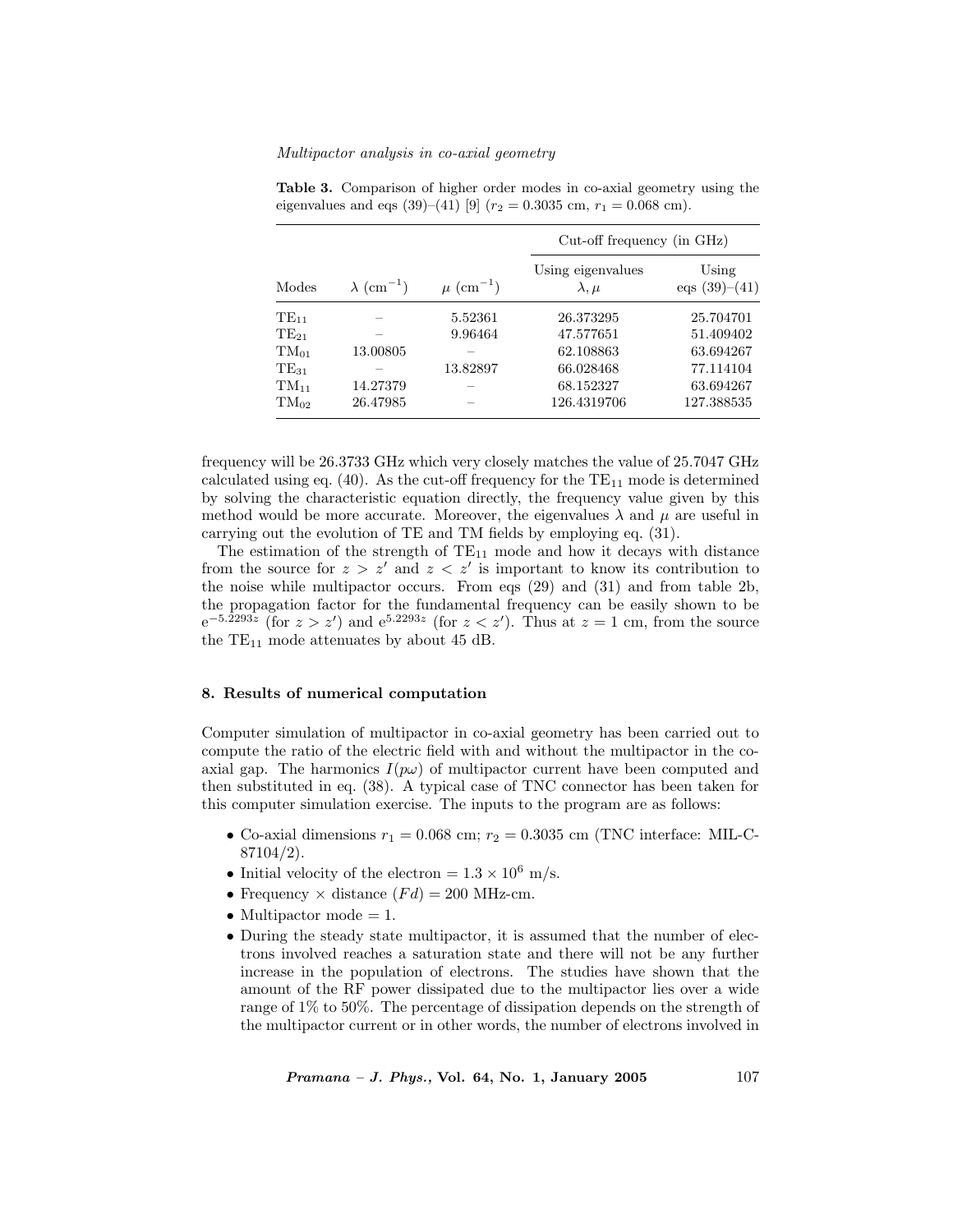

**Figure 4.** Harmonic spectrum of the magnitude of field ratio for  $N = 10^9$ .

multipactor. Studies [11] have shown that power dissipation of 9% is possible when the number of electrons,  $N$ , in the multipactor is around  $10^9$ .

The results of the field harmonic computations are shown in figure 4 and the amplitudes ratios have been tabulated in table 4. The fundamental RF frequency for frequency  $\times$  distance  $(Fd) = 200$  MHz-cm is 849.26 MHz. The second harmonic amplitude is about −3.4 dB below the fundamental component of the radiated field. Hence this harmonic is about −30 dB below the fundamental component of the RF field in the co-axial line. This can pose problems in a high power communication satellite wherein high power transmitters and sensitive receivers (receiver sensitivity  $\langle -90 \text{ dBm} \rangle$  are co-located on the spacecraft platform. Even if a crosspolarization isolation of 30 dB and other isolations are considered, any harmonic falling within the receiver bandwidth can easily be a source of interference. The interference problem would be still more severe if a common antenna is employed for transmission and reception.

#### 9. Conclusion

The dyadic Green's function technique has been employed for computing the radiated electric field due to multipactor current in a coaxial geometry. The field in the absence of the multipactor is compared with the field radiated due to multipactor. The results indicate that distortion in the RF field within the gap due to multipactor does occur. The strength of the second harmonic component of the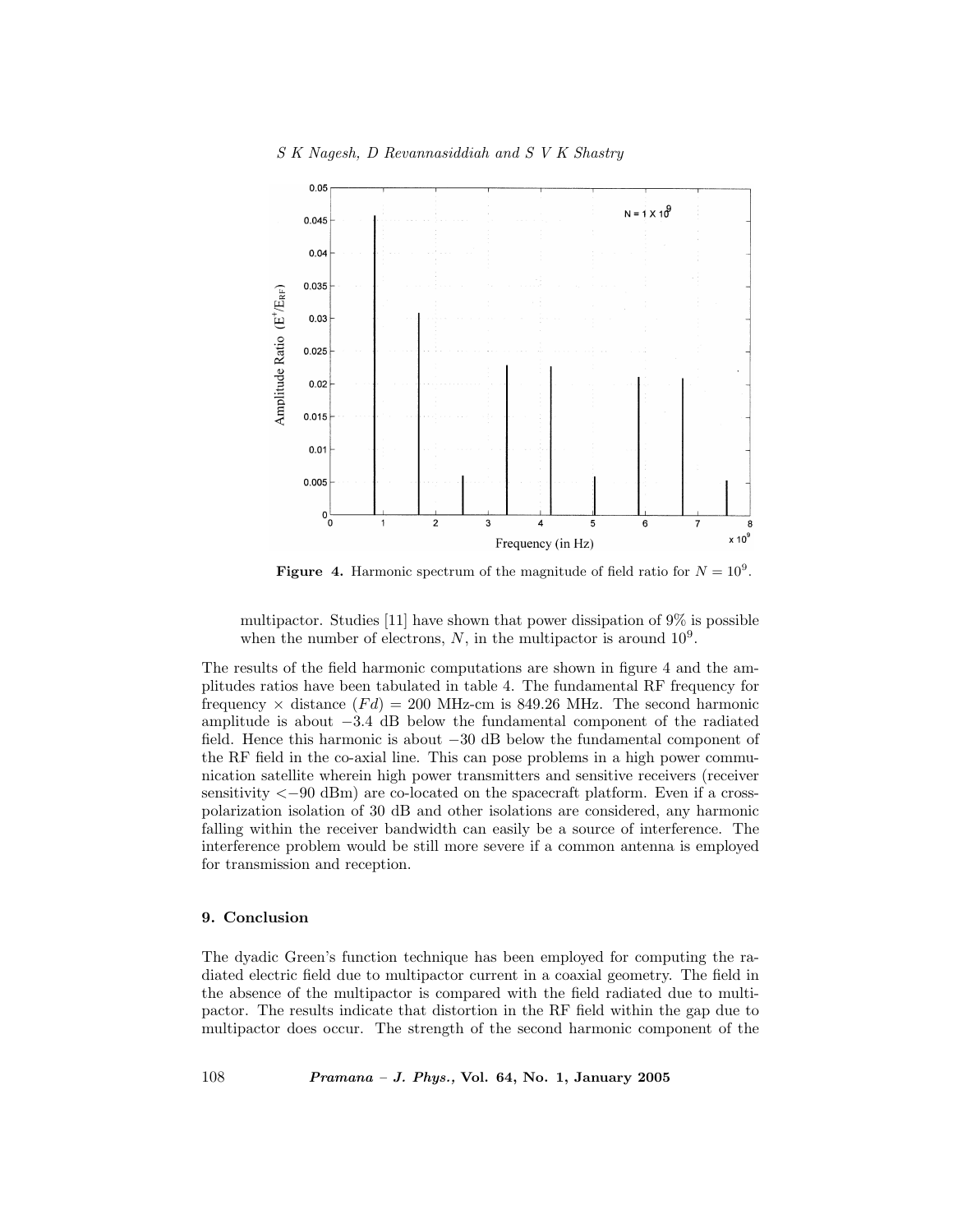| Harmonic       | Frequency          | Amplitude ratio $(E^+/E_{\text{RF}})$ |            |
|----------------|--------------------|---------------------------------------|------------|
| number         | $(in \text{ GHz})$ |                                       | $(in -dB)$ |
| 1              | 0.839              | 0.0457                                | $-26.8017$ |
| $\overline{2}$ | 1.678              | 0.0308                                | $-30.2290$ |
| 3              | 2.517              | 0.0059                                | $-44.5830$ |
| $\overline{4}$ | 3.357              | 0.0228                                | $-32.8413$ |
| 5              | 4.196              | 0.0227                                | $-32.8795$ |
| 6              | 5.035              | 0.0059                                | $-44.5830$ |
| 7              | 5.875              | 0.0211                                | $-33.5144$ |
| 8              | 6.714              | 0.0209                                | $-33.5971$ |
| 9              | 7.553              | 0.0054                                | $-45.3521$ |
| 10             | 8.393              | 0.0210                                | $-33.5556$ |
| 11             | 9.232              | 0.0204                                | $-33.8074$ |
| 12             | 10.072             | 0.0047                                | $-46.5580$ |
| 13             | 10.911             | 0.0208                                | $-33.6387$ |
| 14             | 11.750             | 0.0204                                | $-33.8074$ |
| 15             | 12.589             | 0.0457                                | $-26.8017$ |

**Table 4.** Amplitude ratios of the field harmonics  $(N = 1 \times 10^9)$ .

radiated field due to multipactor current element will be small (about −30 dB for  $N = 10<sup>9</sup>$ ) in comparison with field due to RF carrier field strength in the absence of multipactor. The component can pose problems in a communication satellite wherein high power transmitters and sensitive receivers (receiver sensitivity  $\lt -90$ dBm) are co-located on the spacecraft platform. The higher order modes in co-axial geometry have been determined accurately by solving the characteristic equations. The cut-off frequencies (of higher order modes) computed from other methods and the method outlined in this paper have been compared. The higher order modes contribute to system noise and hence a theoretical investigation of their levels would be useful in noise level prediction.

#### References

- [1] The study of multipactor breakdown in space electronic systems, NASA-CR-488, Hughes Aircraft Co., July 1966
- [2] R Woo, J. Appl. Phys. 39(3), 1528 (1968)
- [3] R Woo, Final report on RF voltage breakdown in coaxial transmission lines, NASA-TR 32-500, October 1970
- [4] S V K Shastry et al, Multipactor breakdown in spacecraft microwave systems, Doc. No. ISRO-ISAC-TR-0335, November 1998
- [5] Tai Chen-To, Dyadic green functions in electromagnetic theory (IEEE Press, Piscataway, NJ, 1994)
- [6] Tai Chen-To, *IEEE Trans. Ant Prop.* **31(2)**, 355 (1983)
- [7] A Sommerfeld, Partial differential equations (Academic Press, New York, 1949)